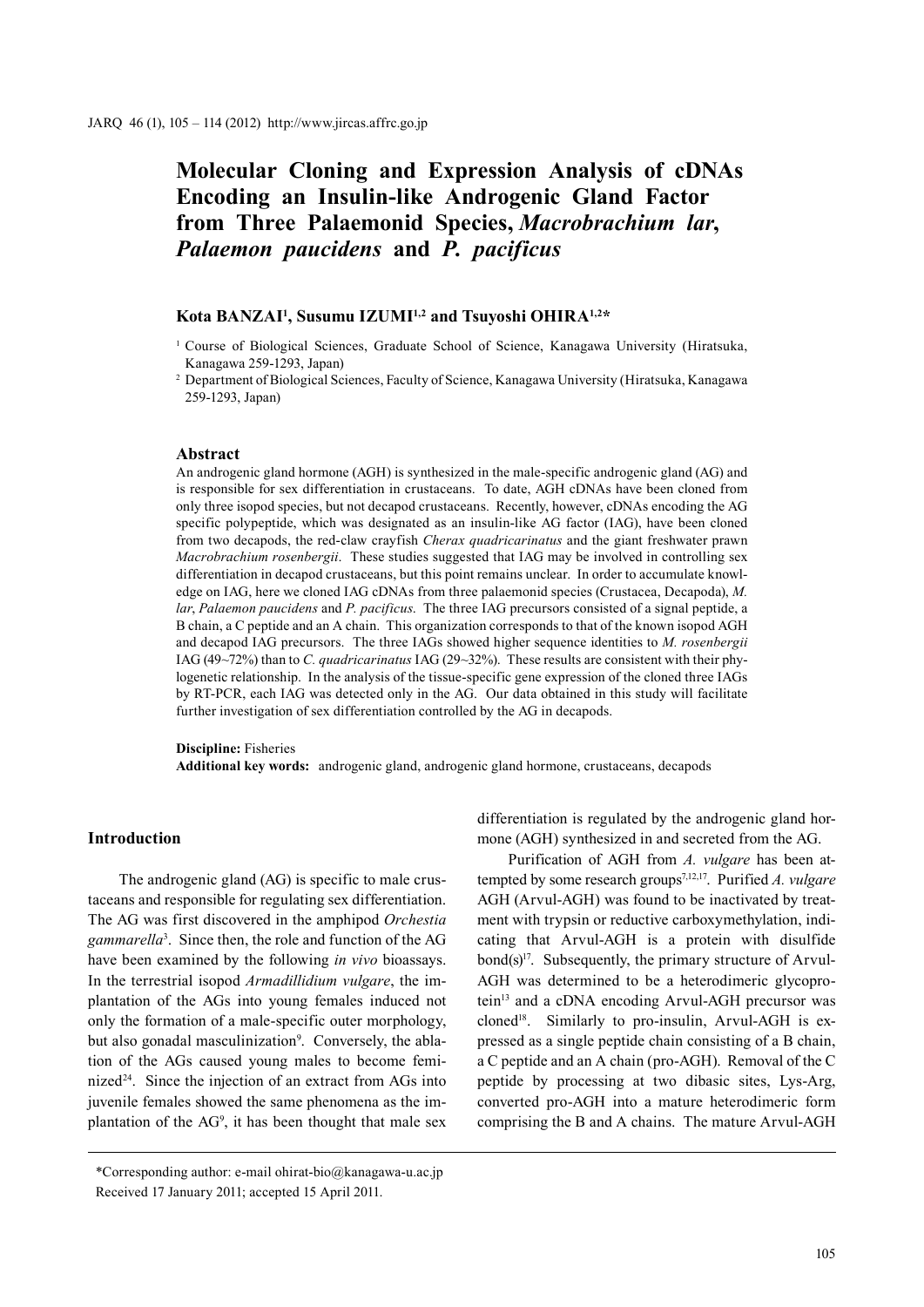had an *N*-linked glycan moiety in the A chain, which was essential for conferring biological activity $19$ . The mature Arvul-AGH possessed eight Cys residues, four of which formed two inter-chain disulfide bonds between the B and A chains, while the remaining four residues formed two intra-chain disulfide bonds within the B and A chains, respectively<sup>19</sup>.

In addition to Arvul-AGH, to date, cDNAs encoding AGH precursors have been cloned from two terrestrial isopods *Porcellio scaber* and *P. dilatatus*20. The two AGH precursors consisted of a signal peptide, a B chain, a C peptide and an A chain, which are organized similarly to that of the Arvul-AGH precursor. The amino acid sequences of the A and B chains were highly conserved among the three isopod species, while those of the C peptides exhibited low sequence similarity. Both the AGHs contained a single *N*-glycosylation motif (Asn-Xaa-Ser/ Thr) in the A chain, the position of which was completely conserved with that of Arvul-AGH.

In decapod crustaceans, the role of AG has also been studied. In the giant freshwater prawn *Macrobrachium rosenbergii*, implantation of AGs into young female prawns caused these genetic females to become phenotypic reproductive males<sup>15</sup>. In the red-claw crayfish *Cherax quadricarinatus*, the implantation of AGs, which were hypertrophied due to having been destalked bilaterally*,* into immature female animals induced male-specific morphologies and inhibited female secondary sex characteristics in recipient females<sup>10</sup>. These results indicate that AGs of decapod species also control sex differentiation. Recently, cDNA libraries were constructed via suppression subtractive hybridization of the AGs of *C. quadricarinatus* and *M. rosenbergii*11,26. Expressed sequence tags from these libraries were sequenced whereupon two AG-specific genes of *C. quadricarinatus* and *M. rosenbergii*, respectively, were detected. Both gene products consisted of a signal peptide, a B chain, a C peptide and an A chain. The organizations of these gene products were the same as that of insulin precursor; therefore, they were named as an insulin-like AG factor (IAG). *C. quadricarinatus* IAG (Chqua-IAG) and *M. rosenbergii* IAG (Maros-IAG) had six and eight cysteine residues, respectively, in their predicted mature peptides (A and B chains). The positions of six cysteine residues of Chqua-IAG were the same as six of the eight cysteine residues in Maros-IAG<sup>11,26</sup>. Furthermore, the six cysteine residues were well-conserved within an insulin family, including isopod AGHs. Therefore, the two IAG molecules were thought to be putative AGHs in decapod species. However, Chqua-IAG and Maros-IAG showed low sequence similarities with the three isopod AGHs and moreover, shared little similarity. Moreover, the biological activi-

ties of the two IAGs have not yet been examined.

Both the marine and freshwater shrimp aquacultures are significant global industries. To further develop shrimp aquaculture, more efficient seed production techniques are required. Monosex culture has the potential to improve the production efficiency of shrimp aquaculture based on dramatic increases in yield and profit due to observed sexual dimorphism in growth. Therefore, it is desirable to gain a better understanding of shrimp IAG, because mating sex-reversed shrimp males (neofemales) induced by the administration of AG<sup>13</sup>, with normal males may result in all-male populations. In order to obtain information on the amino acid sequences of shrimp IAG, here we describe the cloning of cDNAs encoding IAG precursors from three palaemonid species (Crustacea, Decapoda), *Macrobrachium lar*, *Palaemon paucidens* and *P. pacificus*, and the respective AG-specific gene expression in each case.

### **Materials and methods**

#### **1. Animals**

Mature males of *M. lar*, *P. paucidens* and *P. pacificus* were purchased from Internet shops and identified by their external morphology as described previously $14$ . The muscle, hepatopancreas, eyestalk, nerve cord (thoracic ganglia and abdominal ganglia), testis with sperm duct, sperm duct, and terminal ampulla, including the androgenic gland, were dissected out under a microscope from each species, flash-frozen in liquid nitrogen and stored at –80°C until use.

### **2. Isolation of total RNA**

Total RNAs were extracted from the above six tissues of the three palaemonid species by the acid guanidium thiocyanate-phenol-chloroform extraction method<sup>4</sup>.

### **3. Cloning of** *M. lar* **IAG (Malar-IAG) cDNA**

First strand cDNA for RT-PCR and 3′-rapid amplification of cDNA ends (RACE) was synthesized by reverse-transcription of 500 ng of total RNA obtained from the sperm duct and terminal ampulla, including the androgenic gland of *M. lar*, with the adaptor oligo-dT primer (Table 1) using SuperScript II Reverse Transcriptase (Invitrogen, Carlsbad, CA, USA). Using the first strand cDNA as a template, PCR was performed with two degenerate oligonucleotide primers (Malar-F and Malar-R in Table 1 and Fig. 1A), which were designed based on the amino acid sequence of Maros-IAG<sup>26</sup>. The reaction mixture  $(20 \mu l)$  containing  $1/200$  aliquot of the first strand cDNA, 0.5 µM of each primer and TaKaRa *LA Taq* (Takara Bio, Otsu, Shiga, Japan) was prepared according to the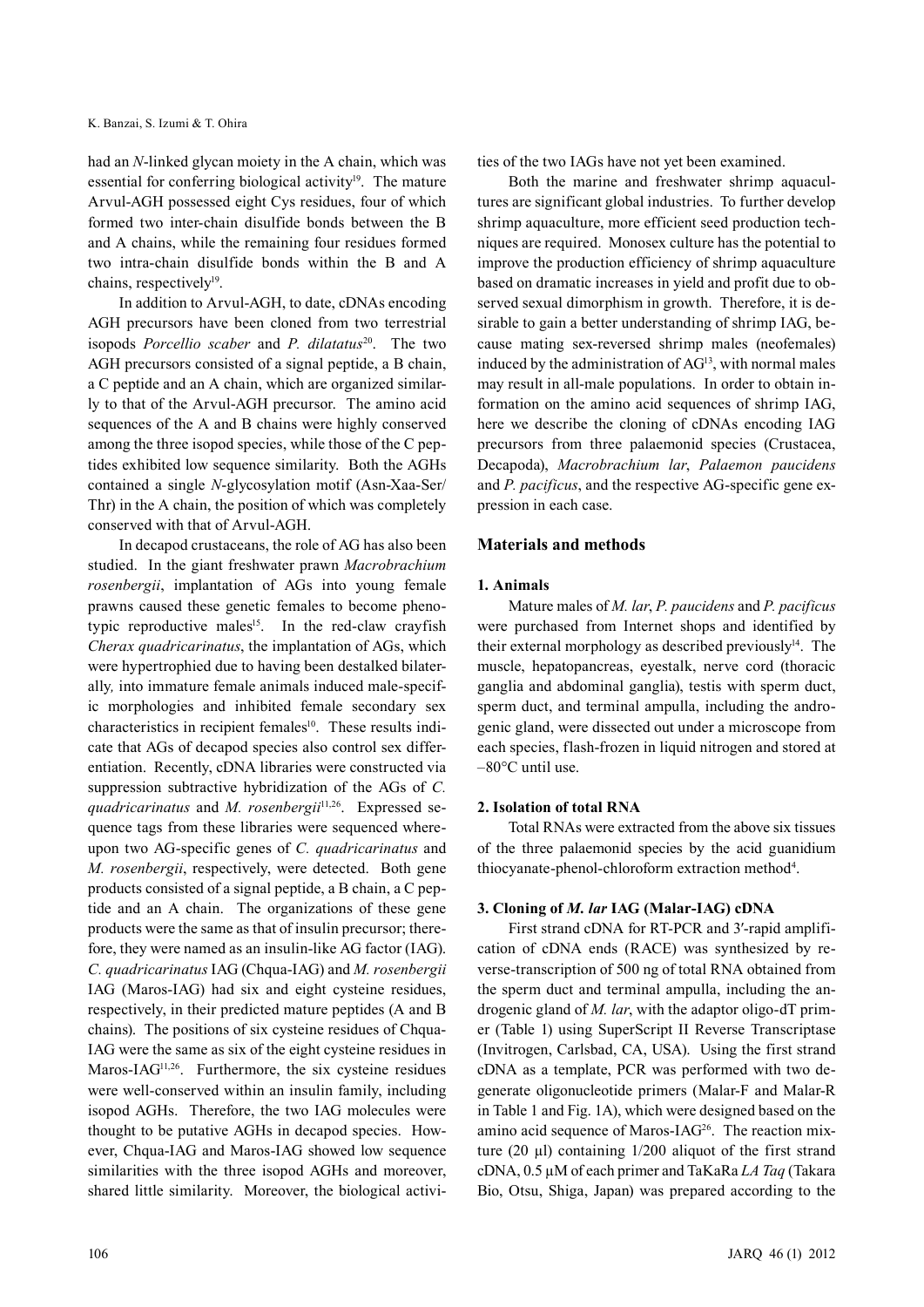| Primer name             | Sequence $(5'$ -3')                          |
|-------------------------|----------------------------------------------|
| Adaptor oligo-dT primer | AACTGGAAGAATTCGCGGCCGCAGGAA(T) <sub>18</sub> |
| Malar-F                 | CACAAYAAYTAYATHAAYCC                         |
| Malar-R                 | <b>GCGTTRTTRCARCAYTCYTC</b>                  |
| Papau-F                 | GTTGACTTYGAYTGYGGNGA                         |
| Papau-R                 | <b>GCGACYTCYTCTAARTTRCA</b>                  |
| Papac-F                 | CTCTCCGTNGANTTYGAYTGY                        |
| Papac-R                 | <b>ATGCAATAYTCNGCNACYTA</b>                  |
| Malar 5'RACE-R1         | GTCCCGTCGCAGGCGACGCTTGGACTGC                 |
| Malar 5'RACE-R2         | TTCTTCGCGGCTCAGCGTCAGGTGCTGC                 |
| Papau 5'RACE-R1         | GTGTCGGCGATTCGAGTGCAGCATCGTG                 |
| Papau 5'RACE-R2         | GTTCGGTGAAGTTACGCACAGAACGCCG                 |
| Papac 5'RACE-R1         | GTCGGAGTCTGCGGTTCGTGTGGAGCAT                 |
| Papac 5'RACE-R2         | CCATGGTGGTCGGCACATCCCCACAATC                 |
| Malar 3'RACE-F1         | <b>CCAAGCGTCGCCTGCGACGG</b>                  |
| Malar 3'R ACE-F2        | GGAAGACTCCGAGGGAGGAG                         |
| Papau 3'RACE-F1         | <b>TATGACGACCACCTTTGCGT</b>                  |
| Papau 3'RACE-F2         | <b>TCCAAAGAACGGCGTTCTGT</b>                  |
| Papac 3'RACE-F1         | <b>AGGGTATACAAACCATTCGT</b>                  |
| Papac 3'RACE-F2         | <b>ATCCGAGAGATTTCGCTCAG</b>                  |
| 3AP-R1                  | AACTGGAAGAATTCGCGGCCG                        |
| $3AP-R2$                | AAGAATTCGCGGCCGCAGGAA                        |
| Malar-cF                | CCTCTTCCTTCTATTTCCGC                         |
| Malar-cR                | CGGGATGATCTTTCAGACCT                         |
| Papau-cF                | AGTTTAAAATGGCATACAGG                         |
| Papau-cR                | <b>CTAGGCTGAGCTGCAGGTGTTC</b>                |
| Papac-cF                | AGTGAGGAGTCAGGGGTGCT                         |
| Papac-cR                | GAAACTGACGGCCACAGACA                         |
| Actin-F                 | TGTAYGCCTCTGGYCGYACC                         |
| Actin-R                 | <b>CVACRTCRCACTTCATGATGS</b>                 |

**Table 1. Nucleotide sequences of oligonucleotide primers used for RT-PCR, 5′-RACE and 3′-RACE**

manufacturer's protocol. The cycling conditions were 94°C for 3 min, followed by 35 cycles of 94°C for 30 sec - 52°C for 30 sec - 72°C for 1 min, and 72°C for 5 min respectively.

For 5′-RACE, first-strand cDNA was newly synthesized with 500 ng of total RNA from the sperm duct and terminal ampulla, including the androgenic gland of *M. lar*, by using a SMART RACE cDNA Amplification Kit (Clontech, Mountain View, CA, USA) with the exception of MMLV Reverse Transcriptase (Clontech), which was substituted by SuperScript II Reverse Transcriptase (Invitrogen). Two specific primers (Malar 5′RACE-R1 and Malar 5′RACE-R2 in Table 1) were designed based on the nucleotide sequence of the Malar-IAG cDNA fragment obtained from RT-PCR. A cDNA fragment encoding the 5′-region of Malar-IAG was amplified by two rounds of PCR. In the first PCR, the first strand cDNA was used as a template, and amplification was primed by a pair of primers, a universal primer mix (UPM, Clontech) and Malar 5′RACE-R1, as shown in Fig. 1A. In the second PCR, the diluted first PCR product was used as a template, and amplification was primed by a pair of nested primers, a nested universal primer (NUP, Clontech) and Malar 5′RACE-R2, as shown in Fig. 1A. Each PCR mixture was prepared as described above. The cycling conditions for each PCR amplification were 94°C for 3 min, 5 cycles of 94°C for 30 sec - 72°C for 3 min, 5 cycles of 94°C for 30 sec - 70°C for 30 sec - 72°C for 3 min, 25 cycles of 94°C for 30 sec - 68°C for 30 sec - 72°C for 3 min, and 72°C for 5 min respectively.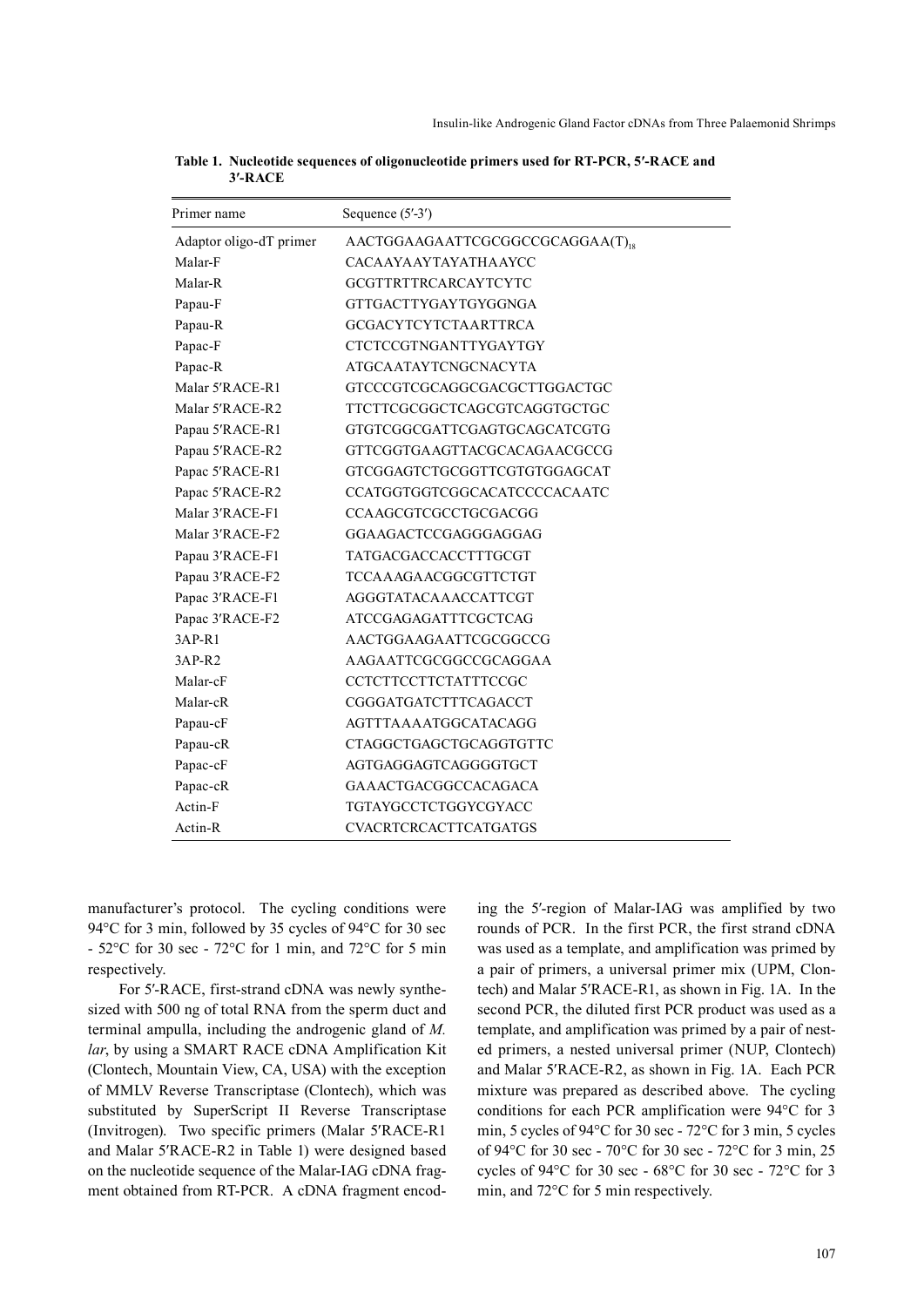

**Fig. 1. Schematic representation of the cDNA structures of (A)** *Macrobrachium lar* **IAG (Malar-IAG), (B)** *Palaemon paucidens* **IAG (Papau-IAG) and (C)** *P. pacificus* **IAG (Papac-IAG), and the locations of the oligonucleotide primers** Arrowheads represent the primers, and the lines under the arrowheads indicate the amplified cDNA fragments. Boxes represent the open reading frame. Lines on both sides of the boxes indicate the 5′- and 3′-untranslated regions. SP is the abbreviation for signal peptide.

For 3′-RACE, two specific primers (Malar 3′RACE-F1 and Malar 3′RACE-F2 in Table 1) were designed based on the nucleotide sequence of the Malar-IAG cDNA fragments obtained from RT-PCR. A cDNA fragment encoding the 3′-region of Malar-IAG was amplified by two rounds of PCR. In the first PCR, the first strand cDNA as described above was used as a template and amplification was primed by a pair of primers, Malar 3′RACE-F1 and 3AP-R1, as shown in Fig. 1A. In the second PCR, the diluted first PCR product was used as a template and amplification was primed by a pair of nested primers, Malar 3′RACE-F2 and 3AP-R2, as shown in Fig. 1A. Each PCR mixture was prepared as described above. The cycling conditions for each PCR amplification were 94°C for 3 min, followed by 35 cycles of 94°C for 30 sec - 53°C for 30 sec - 72°C for 3 min, and 72°C for 5 min respectively. The nucleotide sequence of Malar-IAG cDNA, including the full-length open reading frame (ORF), was confirmed by PCR amplification using specific primers, Malar-cF and Malar-cR shown in Table 1 and Fig. 1A.

# **4. Cloning of** *P. paucidens IAG* **(Papau-IAG) and** *P. pacificus* **IAG (Papac-IAG) cDNAs**

First strand cDNAs used in RT-PCR, 5′-RACE, and 3′-RACE for Papau-IAG and Papac-IAG were synthesized by the same methods as described above except for the use of the sperm ducts and terminal ampullae, including the androgenic glands from *P. paucidens* and *P. pacificus*, respectively, instead of *M. lar*.

RT-PCRs were performed with degenerate primers (Table 1, Figs. 1B and 1C), which were designed based on the amino acid sequences of Maros-IAG and Malar-IAG. The cycling conditions for Papau-IAG and Papac-IAG were 94°C for 3 min, followed by 40 cycles of 94°C for 30 sec - 52 °C for 30 sec - 72°C for 1 min, and 72°C for 5 min respectively.

5′-RACE and 3′-RACE were performed with gene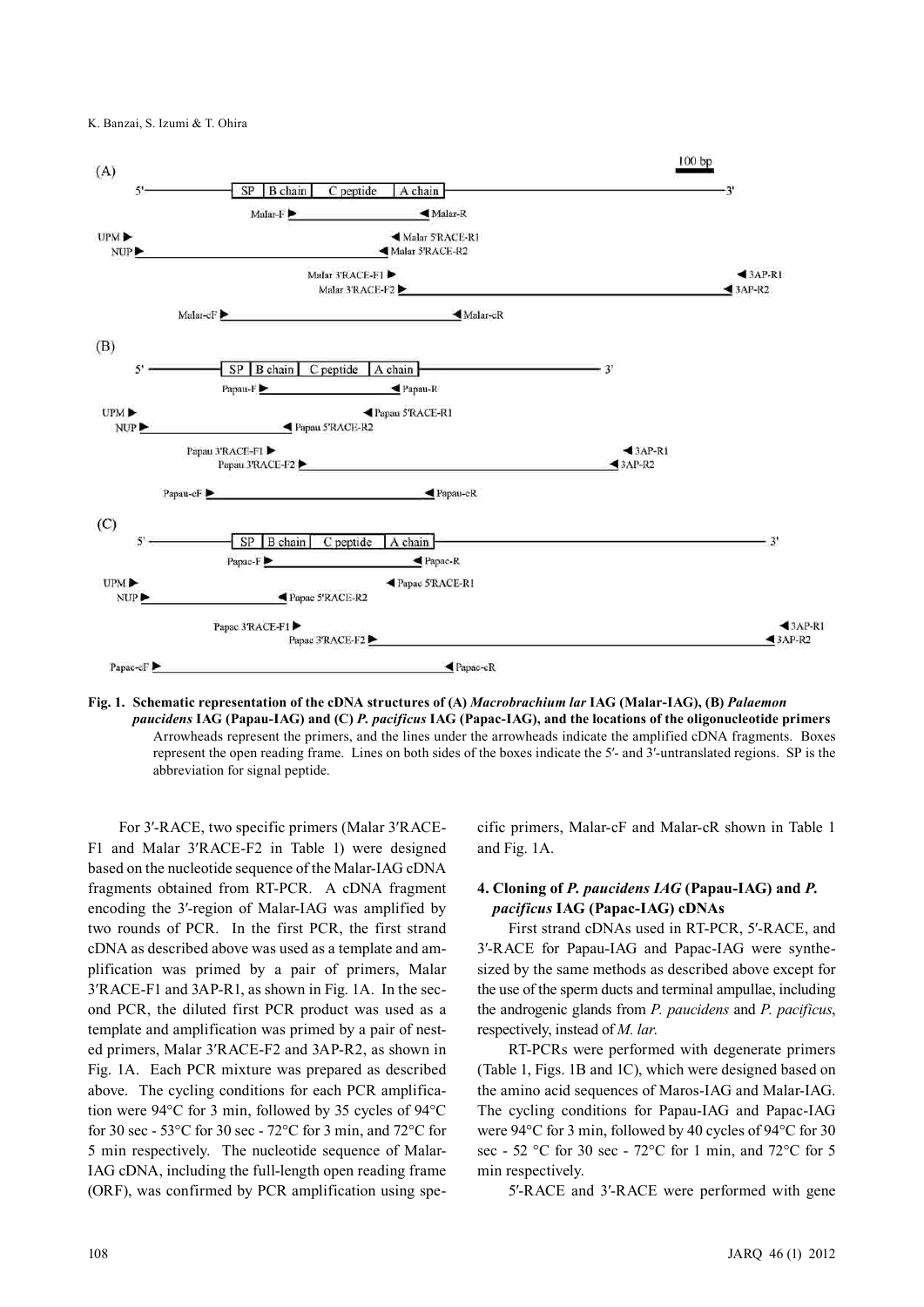specific primers (Table 1, Figs. 1B and 1C), which were designed based on the nucleotide sequences of Papau-IAG and Papac-IAG cDNA fragments obtained from RT-PCR. The cycling conditions for 5′RACE and 3′RACE were the same as described above.

### **5. Nucleotide sequence analysis**

All PCR products were subcloned into a pMD-20T vector using a Mighty TA-cloning kit (Takara Bio). Both strands of the plasmid DNAs were sequenced on an ABI PRISM 3130 genetic analyzer (Applied Biosystems, Foster City, CA, USA) using a Big Dye Terminator v3.1 Cycle Sequencing Kit (Applied Biosystems).

### **6. Sequence data analysis**

Cleavage sites of the signal peptide of the three IAG precursors were predicted using the SignalP 3.0 program (http://www.cbs.dtu.dk/services/SignalP/). Propeptide cleavage sites and *N*-linked glycosylation sites of the three IAG precursors were predicted by the ProP 1.0 program (http://www.cbs.dtu.dk/services/ProP/) and the NetNGlyc 1.0 program (http://www.cbs.dtu.dk/services/ NetNGlyc $\ell$ ), respectively. The Clustal W program<sup>25</sup> was used with default settings to align the amino acid sequences of IAG precursors from *C. quadricarinatus* (GenBank accession no. DQ851163), *M. rosenbergii*  (FJ409645), *M. lar* (AB579012), *P. paucidens* (AB588013) and *P. pacificus* (AB588014).

# **7. Tissue-specific gene expression of Malar-IAG, Papau-IAG and Papac-IAG**

The total RNA from six tissues; the muscle, hepatopancreas, eyestalk, nerve cord, testis with the sperm duct, and sperm duct and terminal ampulla including the androgenic gland from each species, were treated with DNase I (Takara bio) at 37°C for 30 min. The first strand cDNA of each tissue was synthesized by the same method as RT-PCR in the section of "Cloning of *M. lar* IAG (Malar-IAG) cDNA". The first strand cDNAs were used as templates and each amplification was primed by a pair of specific primers, Malar-cF and Malar-cR for Malar-IAG, Papau-cF and Papau-cR for Papau-IAG, or PapaccF and Papac-cR for Papac-IAG, respectively (Table 1). Each PCR mixture was prepared as described above. As a positive control, an actin cDNA fragment in each tissue was amplified using two degenerate primers, actin-F and actin-R (Table 1), which were designed based on the amino acid sequences of two conserved regions of the vertebrate and invertebrate actins. The PCR products were separated on a 2.0% agarose gel and stained with ethidium bromide.

### **Results**

# **1. Cloning of IAG cDNAs from** *M. lar***,** *P. paucidens* **and** *P. pacificus*

Amplification of IAG cDNA fragments from *M. lar*, *P. paucidens* and *P. pacificus* were performed by RT-PCR using degenerate oligonucleotide primers. Subsequently, the 5′- and 3′-regions of the three cDNAs were amplified by 5′- and 3′-RACE using specific primers based on the nucleotide sequences obtained by RT-PCR. In order to confirm each nucleotide sequence, each cDNA fragment, including the full-length open reading frame (ORF), was amplified. The three IAG cDNAs of *M. lar*, *P. paucidens* and *P. pacificus* were designated as Malar-IAG, Papau-IAG, and Papac-IAG, respectively, and deposited in the DNA Data Bank of Japan (DDBJ) database (accession nos. AB579012, AB588013 and AB588014, respectively).

### **2. Characterization of Malar-IAG cDNA**

Nucleotide and deduced amino acid sequences of Malar-IAG cDNA are shown in Fig. 2A. The cDNA was 1,529 nucleotides in length, comprising a 5′-untranslated region (231 bp), an ORF (558 bp), and a 3′-untranslated region (740 bp). The 3′-untranslated region contained a canonical polyadenylation signal (AATAAA). ORF of Malar-IAG cDNA encoded a putative polypeptide consisting of 185 amino acid residues. The N-terminal segment included a high proportion of hydrophobic amino acid residues, and therefore the first 28 amino acid residues were predicted to be a signal peptide by the SignalP program. Four potential *N*-linked glycosylation motifs (Asn-Xaa-Ser/Thr) were observed, and the Asn residues at amino acid positions 42, 74, 80 and 156 were likely to be glycosylated. Putative cleavage sites between Arg<sup>70</sup> and  $\text{Ser}^{71}$ , and  $\text{Arg}^{142}$  and  $\text{Asp}^{143}$  were predicted using the ProP 1.0 program. After cleavage, two dibasic processing sites  $(Arg^{69} - Arg^{70}$  and  $Arg^{141} - Arg^{142}$  were probably removed similarly to those of *A. vulgare* AGH<sup>13</sup> and *Homo* sapiens insulin<sup>21</sup>.

### **3. Characterization of Papau-IAG cDNA**

The nucleotide and deduced amino acid sequences of Papau-IAG cDNA are shown in Fig. 2B. The cDNA was 1,169 nucleotides in length, comprising a 5'-untranslated region (192 bp), an ORF (522 bp), and a 3′-untranslated region (455 bp). The 3′-untranslated region did not contain a canonical polyadenylation signal. The ORF of Papau-IAG cDNA encoded a putative polypeptide consisting of 173 amino acid residues. The 26 N-terminal amino acid residues were predicted to be a signal peptide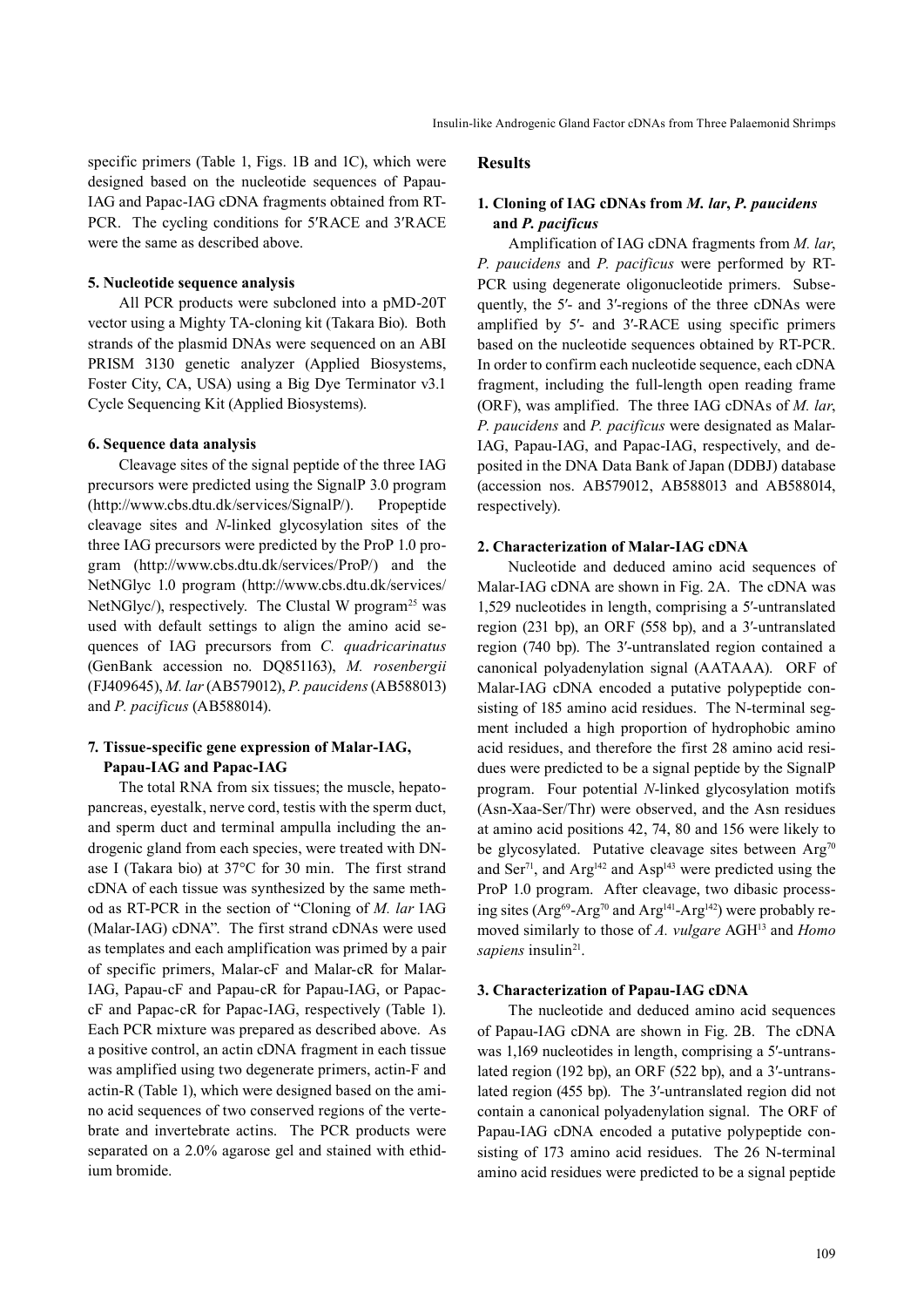### **(A)**

|     |                                  | nt 0001 TTATTCCAAGAGGGGCCAAGACTCTGGGATCATACCTCGAAAGGCTCTTTGTGTCGCTTCCCCTCGTCCG                                                   |
|-----|----------------------------------|----------------------------------------------------------------------------------------------------------------------------------|
|     |                                  | nt 0071 GTTAACCGGTGTTTTCTACCAGCGTTCTCGGCACCTAAAAATTCGCTTTCTGGCCAACCTTGCACTAATC                                                   |
|     |                                  | nt 0141 CTTCCAGTTCCCTCTTCCTTCTATTTCCGCACATCAACTTCTTCTACTCTCCAGATTTTCTACATCGAAG                                                   |
|     |                                  | nt 0211 TGAAACAAAATAAGCTACAAAATGGGATACTGGAATACCGCGGTGAAGAGTCTTTTCTTGTGGTCACTCG                                                   |
|     | aa 0001                          | L<br>м<br>G<br>Y<br>N<br>т<br>А<br>v<br>ĸ<br>s<br>L<br>F<br>т.<br>s                                                              |
|     |                                  | nt 0281 TAGCGCTACTGCATCTGCCCCAACCTTCCTCGAGCTACGAGATCGAATGTCTCACCGTCGAATTCGACTG                                                   |
|     | aa 0017 V                        | $\mathbf{s}$<br>$E$ $C$<br>₽<br>s<br>S Y E I<br>L<br>T<br>$\mathbf{V}$<br>E<br>F<br>А<br>L<br>L<br>н<br>₽<br>$\circ$<br>- 0<br>ь |
|     |                                  | nt 0351 CAGCAACATTACTTATACCTTAAGCCGTGTCTGCCTGAGGCACAACAACTACATCGACCCAGGACCCTCC                                                   |
|     | aa 0041                          | s<br>s<br>R<br>$\mathbf{v}$<br>c<br>H<br>R<br>- N<br>- N<br>D<br>G                                                               |
|     |                                  | nt 0421 TACATTTCCAGAGGGCGACGATCTGTTGACAACTATACCCAGGGTCCTAACTATACCGTACCTTCTACGA                                                   |
|     | aa 0064                          | $\mathcal{P}$<br>IR.<br>R.<br>S<br>$V$ $D$<br>$\boldsymbol{\mathcal{N}}$<br>G<br>s<br>R<br>G<br>O                                |
|     |                                  | nt 0491 AGTCTCCATCGCTCGTCCACCCGAGAGCTACCCACTTGACCATGGCTGACGTAAAACCTCTGAAGGAATC                                                   |
|     | aa 0087                          | т<br>E<br>KS<br>- 5<br>T.<br>V<br>H P<br>R<br>A<br>H<br>T<br>M<br>А<br>D.<br>V K<br>P                                            |
|     |                                  | nt 0561 CAAGGTGGAGGAAGAAGGAGGAGGCAAGGATGCAGCACCTGACGCTGAGCCGCGAAGAAGCGAGCAAGATG                                                  |
|     | aa 0111                          | E<br>E<br>Ε<br>E<br>А<br>R<br>M<br>H<br>L.<br>T<br>L<br>S.<br>$-R$<br>E<br>К<br>Ε<br>O.<br>Ε                                     |
|     |                                  | nt 0631 CTGCAGTCCAAGCGTCGCCTGCGACGGGACAATGTGAGGAAGACTCCGAGGGAAGAATGTTGCAATAACG                                                   |
|     | aa 0134                          | R<br>R I<br>D N V R K T<br>P R E<br>L<br>- E<br>$S$ $K$ $R$ $R$<br>C<br>L.                                                       |
|     |                                  | nt 0701 ACTCCTTCAGACGTTGCACCTTCGAGGAAGTCGCCGAATATTGCATTGAACTGAATCCCGGCATCAACAC                                                   |
|     | aa 0157                          | T F E E V A E Y C I E L N P G<br>- R<br>- R<br>- C.<br>I N                                                                       |
|     |                                  | nt 0771 CTGCGGAAGCTCCAGGTAGGAGGTCTGAAAGATCATCCCGTCCCGGTCTTATATGCTTGACACAAGATGT                                                   |
|     | aa 0181                          | $C$ $G$ $S$ $S$ $R$                                                                                                              |
|     |                                  | nt 0841 TTAAAGTCAATTCACAGTCTTCGAAATTGCAACATTACTTTTGTGAAGTAGAATGACCAACTAAAGCTGT                                                   |
|     |                                  | nt 0911 CTCTTTGTCTTTCCTCACAATCAACTAAAATATGATTTGTCTTACCCTTACCTTCAGCTAAATGACTCTC                                                   |
|     |                                  | nt 0981 TTGTCTCTGCTTTGAATTCAACATTCGTCTTCTTCTCCCCTTAGTTCAGCTTATGGCTTCTGTTTGTCTTA                                                  |
|     |                                  |                                                                                                                                  |
|     |                                  | nt 1121 CTACTTTAGTCACACTTACTGTCGGCTTGGGATTTTTTTATTGGCCACTTTTACCTTCAGCTAAAGGTTC                                                   |
|     |                                  | nt 1191 CTTTTGTCTCAGCCTTGCCTTCCACTAATGGTTCCTCTTGTCTCAACCTTGCCTTCAGCTAATGCTTCCT                                                   |
|     |                                  | nt 1261 CTTGGCTCAACCTTGCCCTCAGCCAAAGATTCCTCGTGTCTAACCCTTGCTTTCAGCTAAACTCTCATTT                                                   |
|     |                                  | nt 1331 ACCTTTGGCTAAAGATTTCCTTTGCTGCACCCTTGCCTAAACGTTCTAATGTCATACCTTTACACGCAAC                                                   |
|     |                                  | nt 1401 AGCATCTAGACATTTCCGAACAATAAACATATTGCATTATTATTGGTGATTCTTGTCTTATGGTGATTCT                                                   |
|     |                                  | nt 1471 TGTCAATGTCTCCGAAAAATTGTTTGATACATCAGTTATTCGTCAAATAAAGGCTCTTG(A),<br>mmmmmm                                                |
| (B) |                                  |                                                                                                                                  |
| nt  |                                  | 0001 TTATTCAGTGAGAGGTTAGGAGTTTCGCTCAGACTCAGAGTGGCTCGTTTCCCGCCTATCGCTAGTT                                                         |
| nt  |                                  |                                                                                                                                  |
|     | Which I do the company should be |                                                                                                                                  |

| nt        |      | 0141 CCCACATTCTGATATTTAATTTGTGAAGTCTACAATCAAATTACAGTTTAAAATGGCATACAGGAATATC                                                                                              |
|-----------|------|--------------------------------------------------------------------------------------------------------------------------------------------------------------------------|
| AA        | 0001 | $\mathbf{v}$<br>R<br>N<br>T<br>$\mathbf{A}$<br>м                                                                                                                         |
| nt.       | 0211 | TCAGTCAAGGTGTTCTTTGTATGGTGATGGCATTCTACTTGGCACAACCTGCTTCCAGTTATACGATTG                                                                                                    |
|           | 0007 | Y<br>s<br>s<br>K.<br>$\mathbf{v}$<br>с<br>м<br>v<br>$\lambda$<br>F<br><b>P</b><br>A<br>$S - Y$<br>v<br>F<br>F<br>м<br>L.<br>$\mathbf{A}$<br>$\circ$                      |
| nt.       | 0281 | AATGTCTTTCCGTTGATTTGACTGTGGCGATATGACGACCACCTTTGCGTCCATTTGCAAAAGATATAA                                                                                                    |
|           | 0030 | LSVDF<br>DCGD<br>M <sub>T</sub><br><b>т</b> т<br>FAST<br>K R Y N<br>E<br>$\alpha$                                                                                        |
| nt.       | 0351 | TGGCTACATCAACCCTGGACCAGCATACATTTCCAAAGAACGGCGTTCTGTGCGTAACTTCACCGAACAT                                                                                                   |
| aa        | 0054 | GYIN PGPAYISKE<br>R R<br>:5<br>R<br>v<br>m<br>H                                                                                                                          |
|           | 0421 |                                                                                                                                                                          |
| aa        | 0077 | S<br>P<br>$\boldsymbol{H}$<br>Т<br>T<br>$_{R}$<br>s<br>Τ<br>F<br>F<br>P<br>R<br>А<br>T<br>$\cdot$ H<br>ĸ<br>R<br>T.<br>Т<br>A<br>Ð<br>R                                  |
| nt.       | 0491 | TGAAGACGTTGGAGATGCCATGGGAGATTCGTGACATGTCGCTCGGTCGTAAGGAAGCAACATGATGCT                                                                                                    |
| 8a        | 0100 | $T_{\rm c}$<br>M<br>M<br>$\overline{P}$<br>$T$ R<br>$D$ $M$<br>$S \cup L$<br>R<br>$K - E$<br>A<br>$\tau$<br>т.<br>т<br>- 53<br>w<br>E<br>G<br>- NF<br>м<br>$\mathcal{R}$ |
| nt        | 0561 |                                                                                                                                                                          |
| aa        | 0124 | R R D S V R K T P R E E C C S N T<br>N R<br>H<br>S.<br>R<br>H                                                                                                            |
| nt        |      | 0631 ACTTTCAGACGCTGCACTTACGAGGAAGTCGCAAAATATTGCATTGAAGTGCGTCCCGGAGTGAACACCT                                                                                              |
| <b>aa</b> | 0147 | <b>ENFRRCTYEEVAKYCIEVRPGVNT</b>                                                                                                                                          |
| nt.       | 0701 |                                                                                                                                                                          |
| aa        |      | 0170 C S S A $*$                                                                                                                                                         |
| nt.       | 0771 | GAAAATCCGCGAAAACGTTACTAATTCATCAACCTTATATTCAAGATCTTCAGAGAACTAAGTCTGACCT                                                                                                   |
| nt:       | 0841 | TCATCATAAGCTTTCATTGATTTAAGTTAACCTTCGTTGAAAGCTTTCATTATCTTCGGCTCTTCTTGAC                                                                                                   |
| nt        | 0911 | TTTTCTTTTCGGGTAACCATCAGCGAAAACTTACTTCAGTTTAGGCTCACCTTCGGCGAATGTTTTCTTG                                                                                                   |
| nt        | 0981 | ATTTATGCTAACCTGCAATGGAAAATTTCTTTGATTTCAGAGTACTCTCTGCTAAAATTCTATTTTATCA                                                                                                   |
| nt        |      | 1051 GACACTTTCACTTCCTAACACGCAAACATTACTGAACTCTTAGCAAATTGTATATCATCGGTTCCATAAA                                                                                              |
|           |      | 1121 ATTGTTTTATGCTTTAGTAATTGCAAAATAATTATATTTGAGAATATTG(A).                                                                                                               |

### **Fig. 2. The nucleotide and deduced amino acid sequences of cDNAs encoding (A) Malar-IAG, (B) Papau-IAG and (C) Papac-IAG**

The putative signal peptide sequences are marked in bold, the putative B chains are underlined, the putative C peptides are in italics, and the putative A chains are dotted-underlined. The gray colored boxes and open boxes indicate the putative *N*-linked glycosylation motifs (N-X-S/T) and the putative dibasic processing sites. The asterisks indicate the putative stop codons. Polyadenylation signals are shown by wavy lines. The nucleotide sequences of the cDNAs encoding Malar-IAG, Papau-IAG and Papac-IAG have been deposited in the DNA Data Bank of Japan (accession nos. AB579012, AB588013 and AB588014, respectively).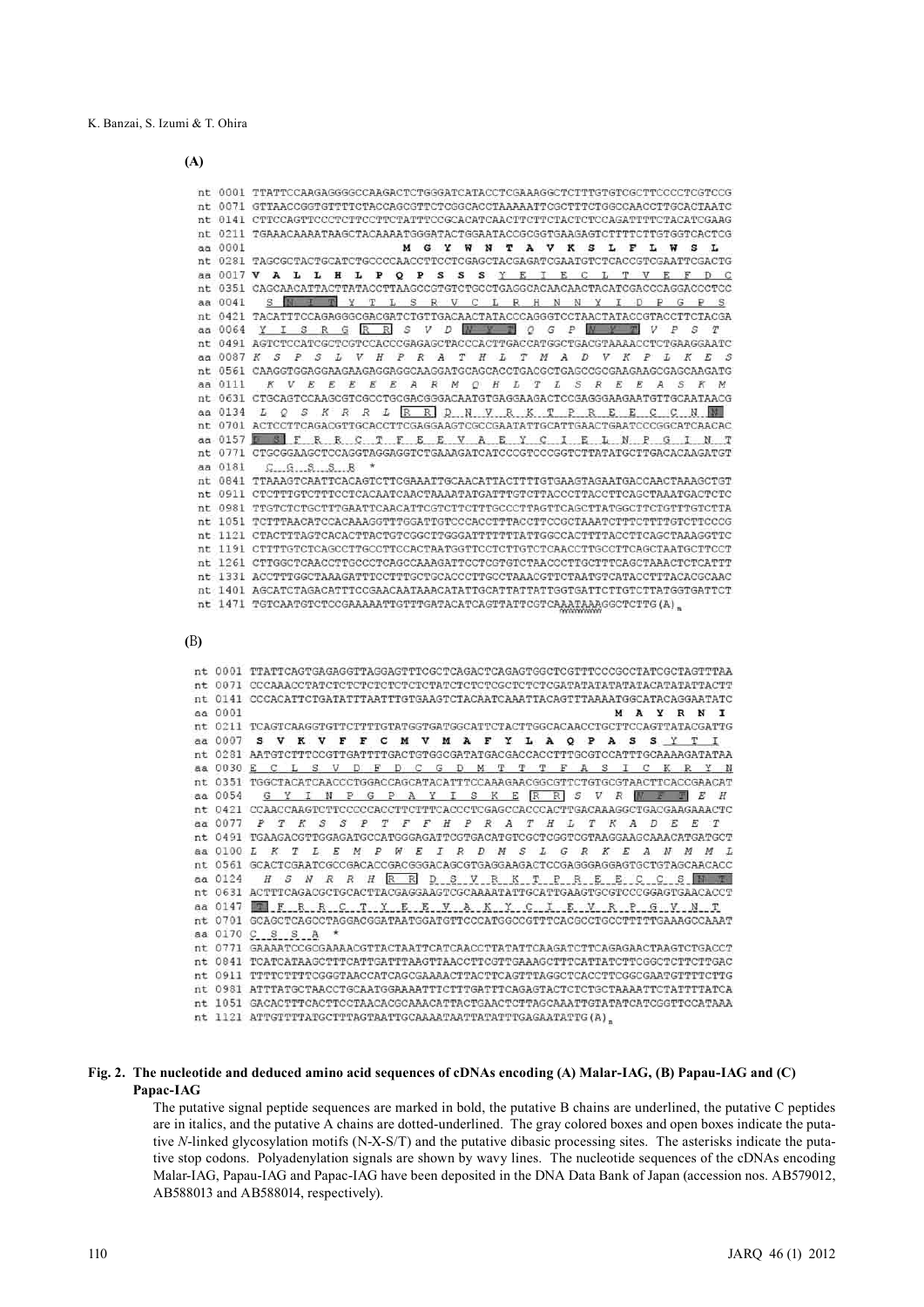| nt  |         | 0001 TTATTCAGTGAGGAGTCAGGGGTGCTCGCTCGGACTCGGTGGATCATTTCCCACGAATCGCTTGTTTAAC                                                                             |
|-----|---------|---------------------------------------------------------------------------------------------------------------------------------------------------------|
| nt  |         |                                                                                                                                                         |
| nt  | 0141    |                                                                                                                                                         |
| nt  |         | 0211 TACTGCAGAAAATGGCAGACTGGAATATCGGAGTCAAGAATGTGTTCTTTTGTGTCTTGCTGGCGTTATG                                                                             |
| aa  | 0001    | W N I G V K N V F F<br>c v<br>м<br>AD<br>L L                                                                                                            |
| nt  |         | 0281 CTGGATGCAGCCTGCTTCCAGCTACAGCATTGAATGTCTTACGGTTGATATGGATTGTGGGGATGTGCCG                                                                             |
|     | aa 0021 | <b>OPASSYSTECLTVDMDCGDVP</b><br>м<br>w                                                                                                                  |
| nt  | 0351    | ACCACCATGGCATCAGTTTGTAGGGTATACAAACCATTCGTCCCCCTTAATCATCCCTACCCTTCCAAAA                                                                                  |
| aa  | 0044    | T T M A S V C R V Y K P F V P L N H P Y P S K                                                                                                           |
| nt. |         |                                                                                                                                                         |
| aa  |         | $N \quad S \quad P \quad E \quad H \quad N \quad L \quad V \quad E \quad S \quad S \quad S \quad S \quad F$<br>0067 K R R<br>S<br>$V-S$<br>$H$ $P$<br>R |
| nt. |         |                                                                                                                                                         |
| BA  | 0091    | $A$ $D$<br>$O$ $D$<br>$S$ $R$<br>$T$ $A$ $L$<br>$A$ $T$<br>$H = L$<br>$T$ $K$<br>$A$ $R$<br>E.<br>$M$ $A$<br>S<br>R<br>T                                |
| nt  |         | 0561 CGAGAGATTTCGCTCAGTCGGGAGGAAGCAAACACAATGCTCCACACGAACCGCAGACTCCGACGCCAGG                                                                             |
| aa  | 0114    | $I-S$<br>L S<br>$R E E A N T M L H T N R R$<br>L.<br>R R O<br>R E                                                                                       |
| nt  | 0631    | TGGGGAGGAAGACGCTGAGGGAGGAGTGCTGTGGCAACACGCCCTTCAGACCATGCACCTACGAGGAAGT                                                                                  |
| aa  |         | 0137 V G R K T L R E E C C G N T P F R P C T Y E E V                                                                                                    |
| nt  | 8701    | CGCAGAATATTGCGAGGTGTTGCATGACGAAGCCCTCACCTGCCCCAGACCTTAGGACTGTTTATAAACG                                                                                  |
| aa  | 0161    | A E Y C E V L H D E A L T C P R P *                                                                                                                     |
| nt  | 0771    |                                                                                                                                                         |
| nt  |         | 0841 TCTATCAACCGCATCTTCAAGACCTTCAGATGACCAAGTCTGGCCTTCATTATAAGCTTTTCTTTGGATC                                                                             |
| nt  |         |                                                                                                                                                         |
| nt  |         | 0981 ACTGACCTCCAGATAAAGATTTTTAGACTTACAATCTTCAGATTAGGCTGACTTCCAGCTTATGTTTTCT                                                                             |
| nt  |         |                                                                                                                                                         |
| nt  |         | 1121 ACTCTCAGCTAAAGCTTTGAATCTTTGATTTAGACCTACTCTCAGCTAAAGTTTCGACTCTTTGATTTAA                                                                             |
| nt  |         | 1191 ACCTACTCTCAGCTAAAGCTTTGAATCTTTGATTTAGACCTACTCTCAGCTAAAGCTTTGAATCTTTGAT                                                                             |
| nt  |         | 1261 TTAGACCTACTTTCAGCTAAAGTTTCGACTCTTTGATTTAAACCTACTTTCAGCTAAAGCTTTGAATCTT                                                                             |
| nt  | 1331    | TGATTTAGACATACTTTCAGCTAAAGTTTCGACTCTTTGATTTAAACCTACTCTCAGCTAAAGCTTTGAA                                                                                  |
| nt  |         | 1401 TATTTGATTTAGACTACTCTCAGATAAAGCTTTGAATCTTTGATTTAGACCTACTCTCAGCTAAAGCTTT                                                                             |
| nt  |         | 1471 GAATCTTTATTTCAAGTGACTACTTCACTTACTACCACAAATACGTTACCGAACTCTTACCAGATTGTAT                                                                             |
|     |         | nt 1541 TTCACCGCTTCCAGAAAATTATCTTGTTTCACTAATTCGCAAAATGAATAAATTTGAGAATGTAG(A)                                                                            |



**(**C**)**

### **Fig. 3. RT-PCR analyses for tissue-specific gene expression of (A) Malar-IAG, (B) Papau-IAG and (C) Papac-IAG**

First strand cDNAs from total RNAs of the muscle (lane 1), hepatopancreas (lane 2), eyestalk (lane 3), nerve cord (lane 4), testis with the sperm duct (lane 5), and sperm duct and terminal ampulla, including the androgenic gland (lane 6), were used as templates. Upper and lower electrophoresis images are of PCR products using the IAG-specific primers for each species and the actin degenerate primers, respectively (see Materials and Methods).

by the SignalP program. Two potential *N*-linked glycosylation motifs were observed. Putative cleavage sites between  $Arg^{68}$  and  $Ser^{69}$ , and  $Arg^{131}$  and  $Asp^{132}$  were predicted using the ProP 1.0 program.

### **4. Characterization of Papac-IAG cDNA**

The nucleotide and deduced amino acid sequences of Papac-IAG cDNA are shown in Fig. 2C. The cDNA was 1,605 nucleotides in length, comprising a 5'-untranslated region (221 bp), an ORF (534 bp), and a 3′-untranslated region (850 bp). The 3′-untranslated region contained a canonical polyadenylation signal (AATAAA). The ORF of Papac-IAG cDNA encoded a putative polypeptide consisting of 177 amino acid residues. The 27 Nterminal amino acid residues were predicted to be a signal peptide by the SignalP program. A potential *N*-linked glycosylation motif was observed. Putative cleavage sites between Arg<sup>69</sup> and Ser<sup>70</sup>, and Arg<sup>135</sup> and Gln<sup>136</sup> were predicted using the ProP 1.0 program.

# **5. Tissue-specific gene expression of Malar-IAG, Papau-IAG and Papac-IAG**

In RT-PCR, using specific primer pairs for Malar-IAG, Papau-IAG and Papac-IAG, cDNA fragments with corresponding sizes of 659, 529 and 788 bp, respectively, were detected only in cDNA synthesized from the sperm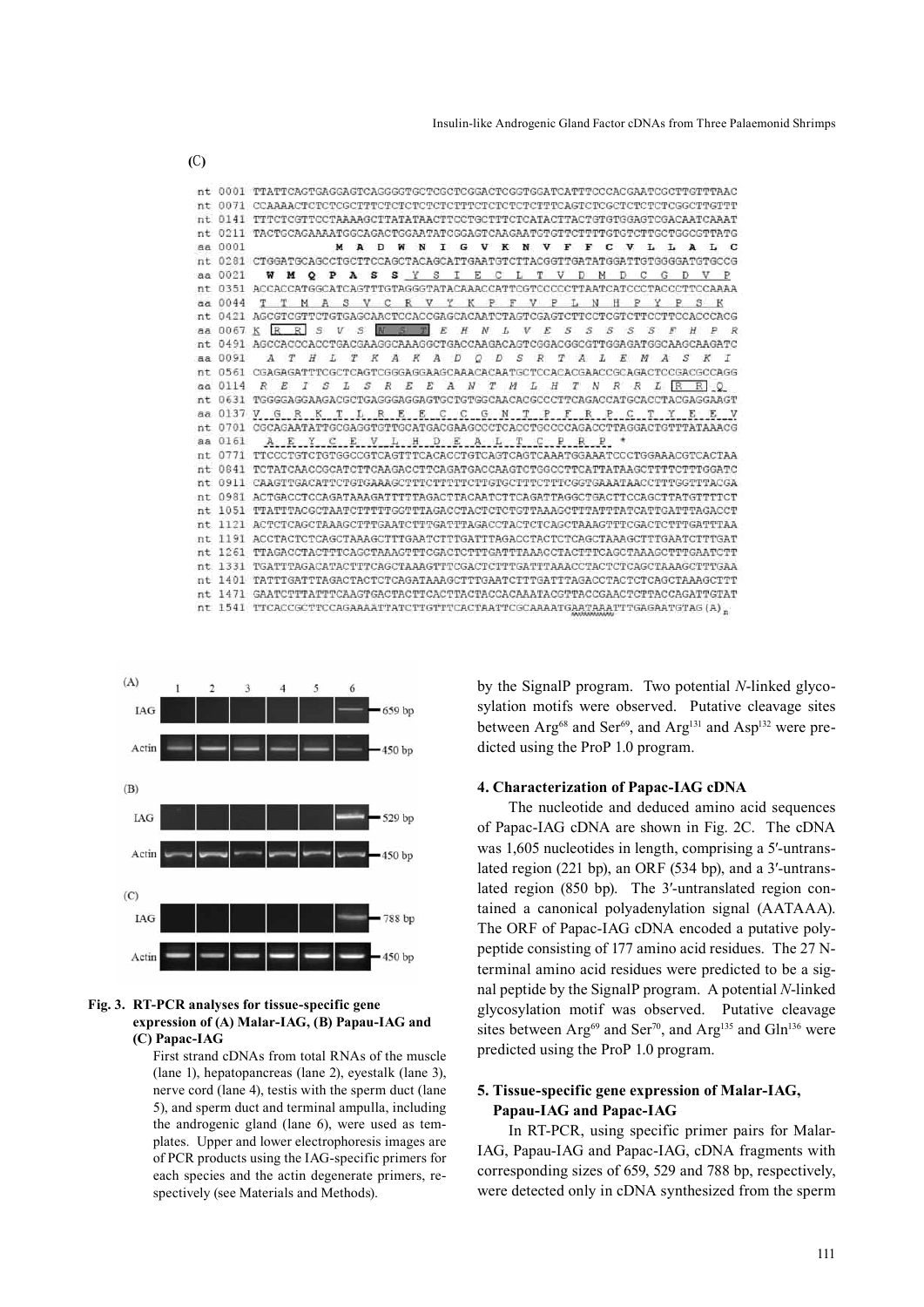duct and terminal ampulla, including the androgenic gland, but not from the muscle, hepatopancreas, eyestalk, nerve cord, or testis with the sperm duct (Figs. 3A-C). An actin cDNA fragment of each species as a positive control was detected in all tissues (Figs. 3A-C).

### **Discussion**

In this study, three cDNAs were isolated from three palaemonid species, *M. lar*, *P. paucidens* and *P. pacificus*. All three cDNAs encoded polypeptides consisted of a signal peptide, a B chain, a C peptide, and an A chain. The organization of the three molecules corresponds to that of the known two IAGs, Chqua-IAG and Maros-IAG11,26. Moreover, the three transcripts were expressed only in the AG. Collectively, in this study, the three polypeptides from *M. lar*, *P. paucidens*, *P. pacificus* were designated as Malar-IAG, Papau-IAG and Papac-IAG, respectively.

The amino acid sequences of Malar-IAG, Papau-IAG and Papac-IAG precursors were compared with those of two known molecules, Maros-IAG and Chqua-IAG precursors (Fig. 4). Malar-IAG, Papau-IAG and Papac-IAG showed higher sequence identities to Maros-IAG (72, 69 and 49%, respectively) than to Chqua-IAG (32, 29 and 32%, respectively). These results are consistent with the following phylogenetic relationship. *M. lar*, *P. paucidens* and *P. pacificus* as well as *M. rosenbergii*  belong to the same family (Palaemonidae), whereas *C. quadricarinatus* is a freshwater crayfish of the family Parastacidae. In isopods, however, sequence identities of AGH precursors between different families, the Armadilliidae and the Porcellionidae, are clearly higher (63% between Arvul-AGH and *Porcellio scaber* AGH, and 65% between Arvul-AGH and *P. dilatatus* AGH)<sup>20</sup> than those of IAG between the Palaemonidae, and Parastacidae (around 30%). This may be due to differences in the molecular evolutionary pathway between IAG and AGH. In order to clarify this point, further studies characterizing the amino acid sequences of additional IAGs and AGHs are required.

Insulin family peptides have six conserved cysteine residues, four of which are harbored in the A chain and the remaining two contained in the B chain<sup>1,2,5,8,16,22,27</sup>. The six cysteine residues in insulin family peptides form two inter-chain disulfide bonds between the B and A chains, and an intra-chain disulfide bond in the A chain. All three isopod AGHs also possess the six conserved cysteine residues, and are thus considered members of the insulin family. The isopod AGHs have two additional conserved cysteine residues in the B chain<sup>13,18,20</sup>. In *A*. *vulgare*, it has already been demonstrated that the two additional cysteine residues form an intra-chain disulfide bond in the B chain<sup>13,19</sup>. The four palaemonid IAGs (Malar-IAG, Papau-IAG, Papac-IAG and Maros-IAG) also have six conserved cysteine residues (open boxes in Fig. 4) and two additional cysteine residues (gray boxes in Fig. 4). The additional two cysteine residues, one of which is in the A chain and the other in the B chain, are conserved among palaemonid IAGs, but not found in

|       |     | <b>B</b> chain<br>Signal peptide                                               |
|-------|-----|--------------------------------------------------------------------------------|
| Malar |     | MGYWNTAVKSLFLWSLVALLHLPOPSSSYEIE LTVEFDCSNITYTLSRVCLRHNNYIDPGPSYISRGRR         |
| Papau |     | MAYRNISVK-VFFCMVMAFY-LAOPASSYTIELLSVDFDCGDMTTTFASICKRYNGYINPGPAYISKE <b>RR</b> |
| Papac |     | MADWNIGVKNVFFCVLLALC-WMQPASSYSIE_LTVDMDCGDVPTTMASVCRVYKPFVPLNHPYPSKKRR         |
| Maros |     | MGYWNAEIKCVLFCSLVASL-LPQPSSSYEIE LSVDFDCSDITNTLASVCLRHNNYINPGPTYVSKERR         |
| Chqua |     | ------MLFOTLLNLILVVVVKLPPPSASYRVENLLIDFDCSHLADTMDSICRTYOEFNDTRAVRSARDAS        |
|       |     | C peptide                                                                      |
| Malar | 71  | SVDNYTOGPNYTVP-STKS-PSLVHPRATHLTMADVKPLKESKVEEEEEARMOHLTLSREEASKMLOSKR         |
| Papau | 69  | SVR------NFTEH-PTKSSPTFFHPRATHLTKADEETLKTLEMPWE----ISDMSLSRKEANTMLHSNR         |
| Papac | 70  | SVS------NSTEHNLVESSSSSFHPRATHLTKAKADQDSRTALEMAS--KIREISLSREEANTMLHTNR         |
| Maros | 70  | SAD------TYTVP-STKS-PSLAHPRATHLTMADEETOKVSKVEEE----IQHMTLSREEANNMLHSKR         |
| Chqua | 66  | FSAS----VSMYDPGSKIAVRQVYHPRGRKLGVKFTVPDARLGKQEA--------MTVSREAAHTFIKTQN        |
|       |     | A chain                                                                        |
| Malar | 139 | EECONNDSFRROTFEEVAEYCLELNPGINTESSR<br><b>RLRRDNVRKTPR</b>                      |
| Papau | 128 | RHRRDSVRKTPR-<br>-EECCSNTTFRRCTYEEVAEYCIEVRPGVNT SSA-                          |
| Papac | 132 | -------EECOSNTPFRPCTYEEVAEYCEVLHDEALT PRP-<br>RLRRQVGRKTLR                     |
| Maros | 128 | EECCNNASFRRCNFEEVAEYCIELRPGVNTD-SSR<br>RERRDSVRRSPR-                           |
| Chqua |     | YNRRRRNSDTTDNTSSTNVYDECCSEKTLKTCVFDEIAOYCEOLEDGIYVSS---                        |

#### **Fig. 4. Amino acid sequence alignment of Malar-IAG, Papau-IAG, Papac-IAG,** *Macrobrachium rosenbergii* **IAG (Maros-IAG)11, and** *Cherax quadricarinatus* **IAG (Chqua-IAG)26**

Open boxes and gray open boxes indicate the positions of conserved Cys residues in all species and only in palaemonid species, respectively. The putative cleavage sites predicted by the ProP 1.0 program are shown by arrows. The boundary between the signal peptide and the B chain is represented by a vertical line. Bold letters and underlines represent the dibasic cleavage sites and the putative *N*-linked glycosylation motifs (N-X-S/T), respectively.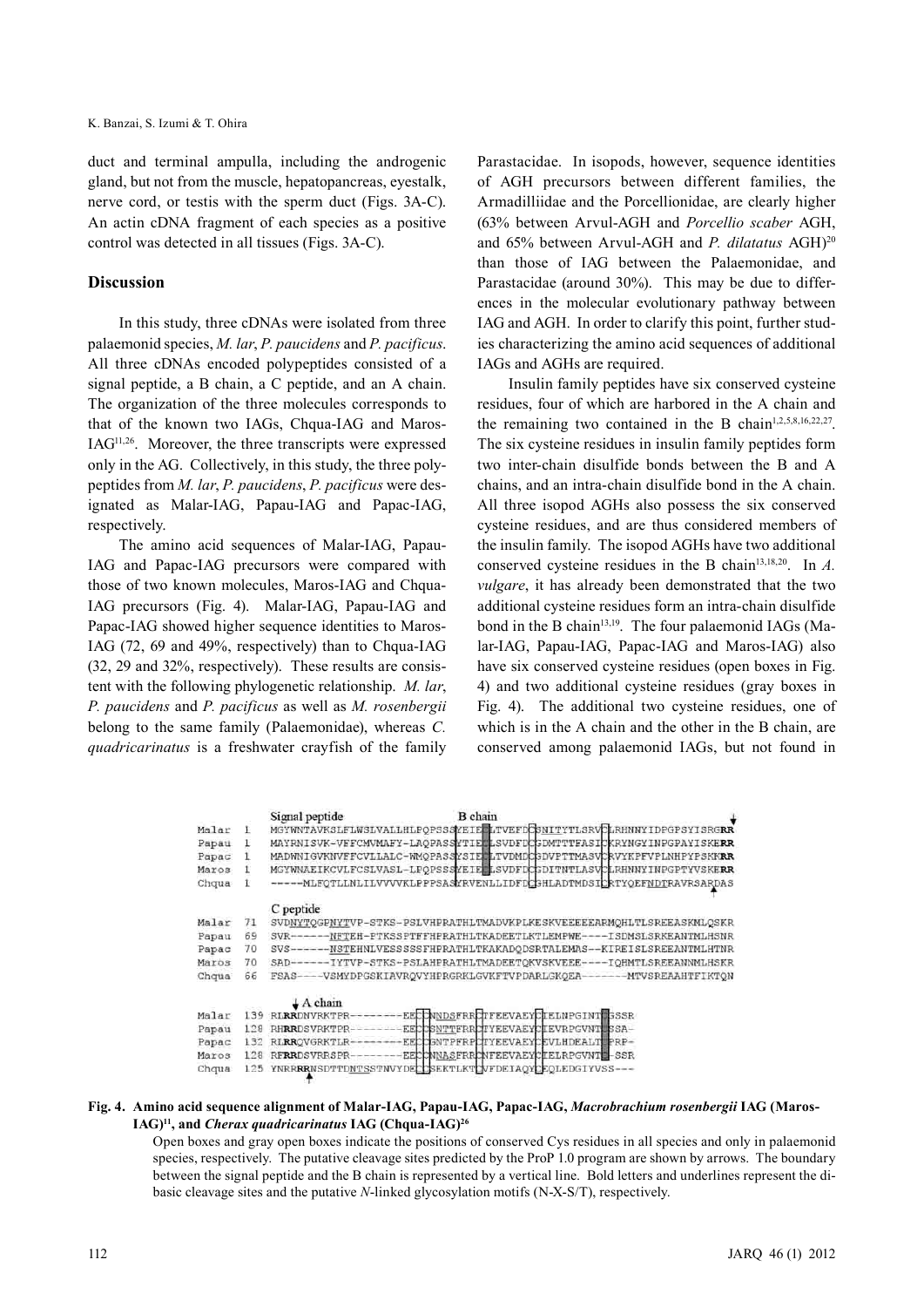parastacid IAG, Chqua-IAG (Fig. 4). In addition, the positions of the two additional cysteine residues in palaemonid IAGs differ from those of isopod AGHs, both of which are in the B chain. There is no evidence that the additional two cysteine residues in palaemonid IAGs form inter-chain disulfide bonds between the B and A chains, but *Caenorhabditis elegans* insulin-like peptide and *Lymnaea stagnalis* molluscan insulin-related peptide VII are known as insulin family peptides, which include two additional cysteine residues besides the six conserved cysteine residues<sup>6,23</sup>.

In isopods, each of the three AGH has a single conserved *N*-glycosylation motif (Asn-Xaa-Ser/Thr) in the A chain<sup>18,20</sup>. Conversely, the positions and number of *N*-glycosylation motifs are not conserved among decapod IAGs (Fig. 4). For instance, Malar-IAG has one *N*-glycosylation motif in the B chain, two in the C peptide, and one in the A chain. Papac-IAG has only one motif in the C peptide, which indicates a mature molecule comprising the B chain and the A chain, does not possess an *N*-linked glycan moiety. Although the *N*-linked glycan in the A chain of Arvul-AGH is indispensable for biological activity19, *N*-glycosylation of the A chain of decapod IAG is not likely to be essential for the conferring function. Further experiments on the purification and structural determination of native IAG are needed to clarify this issue.

IAG has been thought of as a putative AGH in decapod species. In *M. rosenbergii*, silencing of the IAG gene using RNA interference methods temporally prevented the regeneration of male-specific sexual characteristics, and led to the arrest of spermatogenesis<sup>26</sup>. This correlates well with the above hypothesis; however, there has been no direct evidence for IAG having AGH activity until now. To overcome this obstacle, we are now able to easily produce a heterodimeric mature Papac-IAG with selective disulfide bond formation in its synthetic A and B chains. Because Papac-IAG is the first example of a nonglycosylated IAG in its mature form, the synthetic Papac-IAG will be useful for *in vivo* and/or *in vitro* biological studies, which provide important information for understanding the IAG function in decapod crustaceans.

### **Acknowledgments**

This work was partly supported by Grants-in-Aid for Scientific Research (No. 21780186) from the Ministry of Education, Culture, Sports, Science and Technology of Japan.

#### **References**

- 1. Adham, I. M. et al. (1993) Cloning of a cDNA for a novel insulin-like peptide of the testicular Leydig cells. *J. Biol. Chem.*, **268**, 26668-26672.
- 2. Bell, G. I. et al. (1979) Nucleotide sequence of a cDNA clone encoding human preproinsulin. *Nature*, **282**, 525- 527.
- 3. Charniaux-Cotton, H. (1954) Découverte chez un Crustacé Amphipode (*Orchestia gammarella*) d′une glande endocrine responsable de la différenciation des caractères sexuels primaires et secondaires mâles. *C. R. Acad. Sci. Paris*, **239**, 780-782 [In French].
- 4. Chomczynski, P. & Sacchi, N. (1987) Single-step method of RNA isolation by acid guanidium thiocyanate-phenolchloroform extraction. *Anal. Biochem.*, **162**, 156-159.
- 5. Fotsis, T., Murphy, C. & Gannon, F. (1990) Nucleotide sequence of the bovine insulin-like growth factor 1 (IGF-1) and its IGF-1A precursor. *Nucleic Acids Res.*, **18**, 676.
- 6. Gregoire, F. M. et al. (1998) Cloning and developmental regulation of a novel member of the insulin-like gene family in *Caenorhabditis elegans*. *Biochem. Biophys. Res. Commun.*, **249**, 385-390.
- 7. Hasegawa, Y., Haino-Fukushima, K. & Katakura, Y. (1987) Isolation and properties of androgenic gland hormone from the terrestrial isopod, *Armadillidium vulgare*. *Gen. Comp. Endocrinol.*, **67**, 101-110.
- 8. Hudson, P. et al. (1984) Relaxin gene expression in human ovaries and the predicted structure of a human preprorelaxin by analysis of cDNA clones. *EMBO J.*, **3**, 2333-2339.
- 9. Katakura, Y. (1984) Sex differentiation and androgenic gland hormone in the terrestrial isopod *Armadillidium vulgare*. *In* The Biology of Terrestrial Isopods, eds. Sutton, S. L. & Holdich D. M., Oxford Univ. Press, Oxford, UK, 127-142.
- 10. Khalaila, I. et al. (2001) Effects of implantation of hypertrophied androgenic glands on sexual characters and physiology of the reproductive system in the female red claw crayfish, *Cherax quadricarinatus*. *Gen. Comp. Endocrinol.*, **121**, 242-249.
- 11. Manor, R. et al. (2007) Insulin and gender: an insulin-like gene expressed exclusively in the androgenic gland of the male crayfish. *Gen. Comp. Endocrinol.*, **150**, 326-336.
- 12. Martin, G. et al. (1990) Purification and characterization of androgenic hormone from the terrestrial isopod *Armadillidium vulgare* Latr. (Crustacea, Oniscidea). *Gen. Comp. Endocrinol.*, **80**, 349-354.
- 13. Martin, G. et al. (1999) The structure of a glycosylated protein hormone responsible for sex determination in the isopod, *Armadillidium vulgare*. *Eur. J. Biochem.*, **262**, 727- 736.
- 14. Miyake, S. (1982) *Japanese crustacean decapods and stomatopods in color Vol. I*. Hoikusha, Osaka, Japan, 26-29 [In Japanese].
- 15. Nagamine, C. et al. (1980) Masculinization of female *Macrobrachium rosenbergii* (de Man) (Decapoda, Palaemonidae) by androgenic gland implantation. *Gen. Comp. Endocrinol.*, **41**, 442-457.
- 16. Nagasawa, H. et al. (1984) Amino-terminal amino acid sequence of the silkworm prothoracicotropic hormone: homology with insulin. *Science*, **226**, 1344-1345.